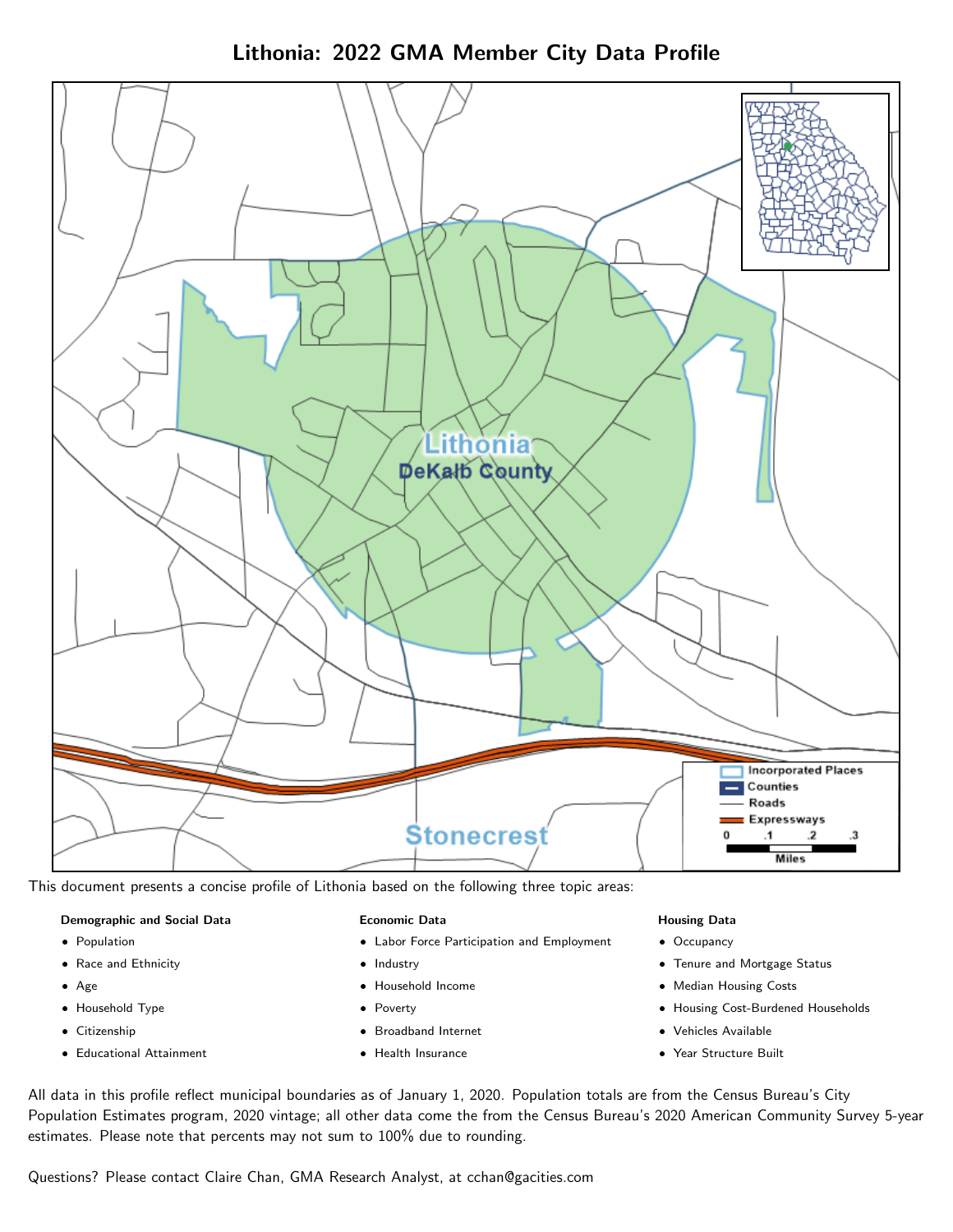# Lithonia: Demographic and Social





**Citizenship** 





Source: U.S. Census Bureau, City Population Estimates, 2020 vintage Source: American Community Survey, 2020 5-year estimates, table B03002

## Household Type



Source: American Community Survey, 2020 5-year estimates, table B01001 Source: American Community Survey, 2020 5-year estimates, table B11001

### Educational Attainment



Source: American Community Survey, 2020 5-year estimates, table B05002 Source: American Community Survey, 2020 5-year estimates, table B15002

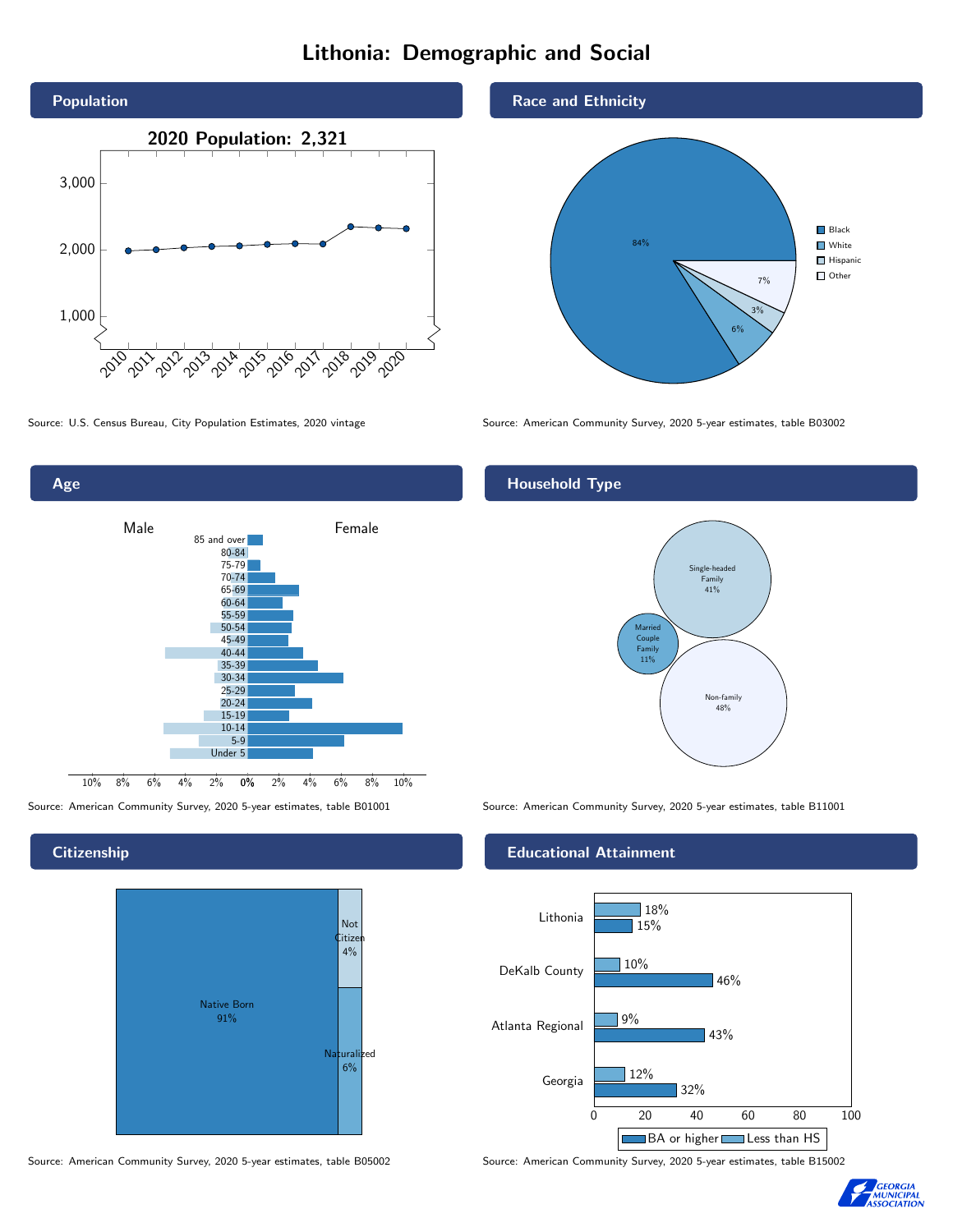# Lithonia: Economic





Source: American Community Survey, 2020 5-year estimates, table B23001 Note: Unemployment rate is based upon the civilian labor force.

Industry

| Agriculture, forestry, fishing and hunting, and mining      | $0\%$ |
|-------------------------------------------------------------|-------|
| Construction                                                | 2%    |
| Manufacturing                                               | 6%    |
| <b>Wholesale Trade</b>                                      | 2%    |
| Retail Trade                                                | 14%   |
| Transportation and warehousing, and utilities               | 13%   |
| Information                                                 | $0\%$ |
| Finance and insurance, real estate, rental, leasing         | 7%    |
| Professional, scientific, mgt, administrative, waste mgt    | 8%    |
| Educational services, and health care and social assistance | 23%   |
| Arts, entertainment, recreation, accommodation, food        | 11%   |
| service                                                     |       |
| Other services, except public administration                | $9\%$ |
| Public administration                                       | $4\%$ |

Source: American Community Survey, 2020 5-year estimates, table C24030



Source: American Community Survey, 2020 5-year estimates, tables B19013 and B19025 Source: American Community Survey, 2020 5-year estimates, table B17010



Poverty



## **Health Insurance**



Source: American Community Survey, 2020 5-year estimates, table B28002 Source: American Community Survey, 2020 5-year estimates, table B18135